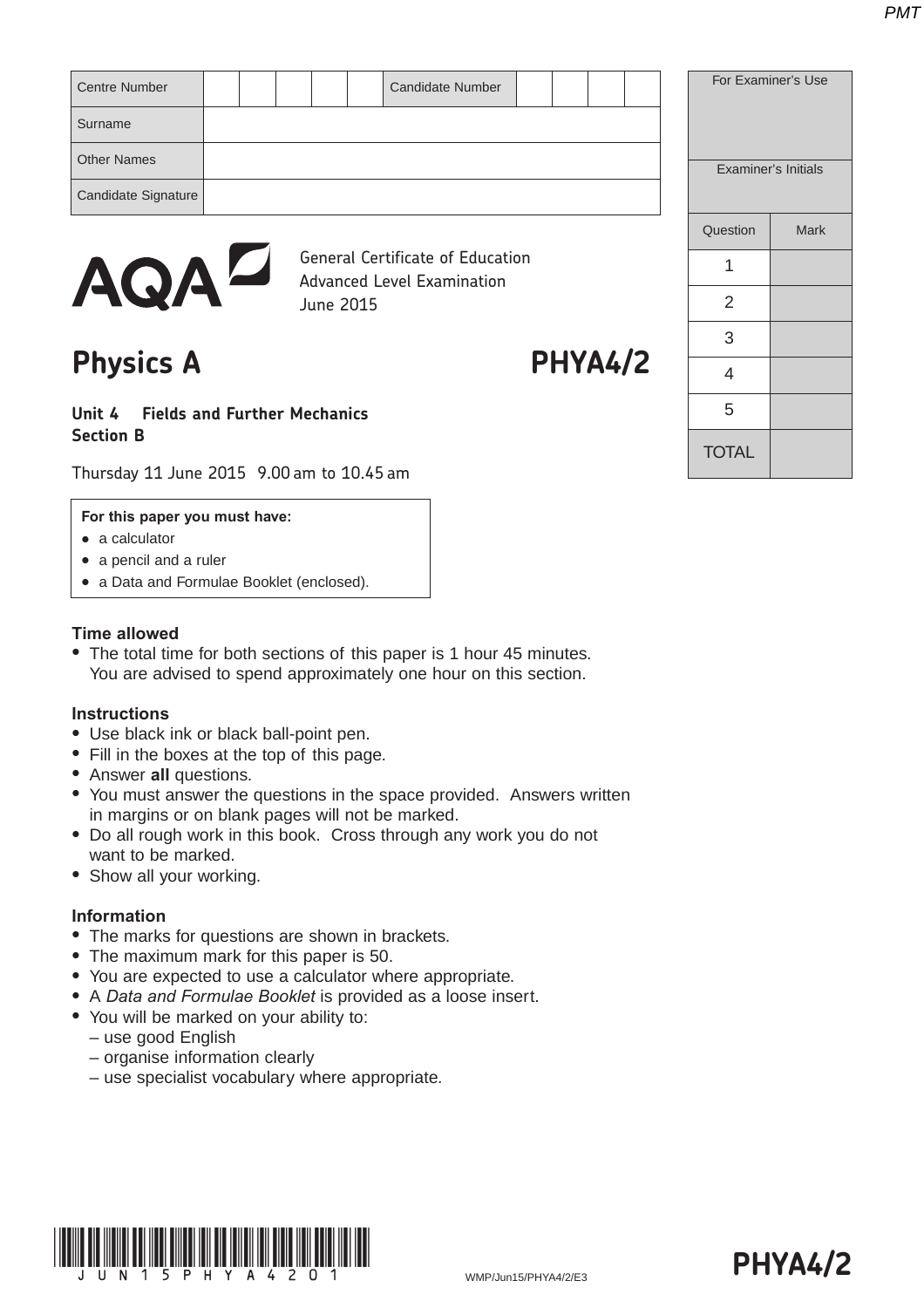#### Do not write<br>outside the  $h$ <sub>ora</sub>



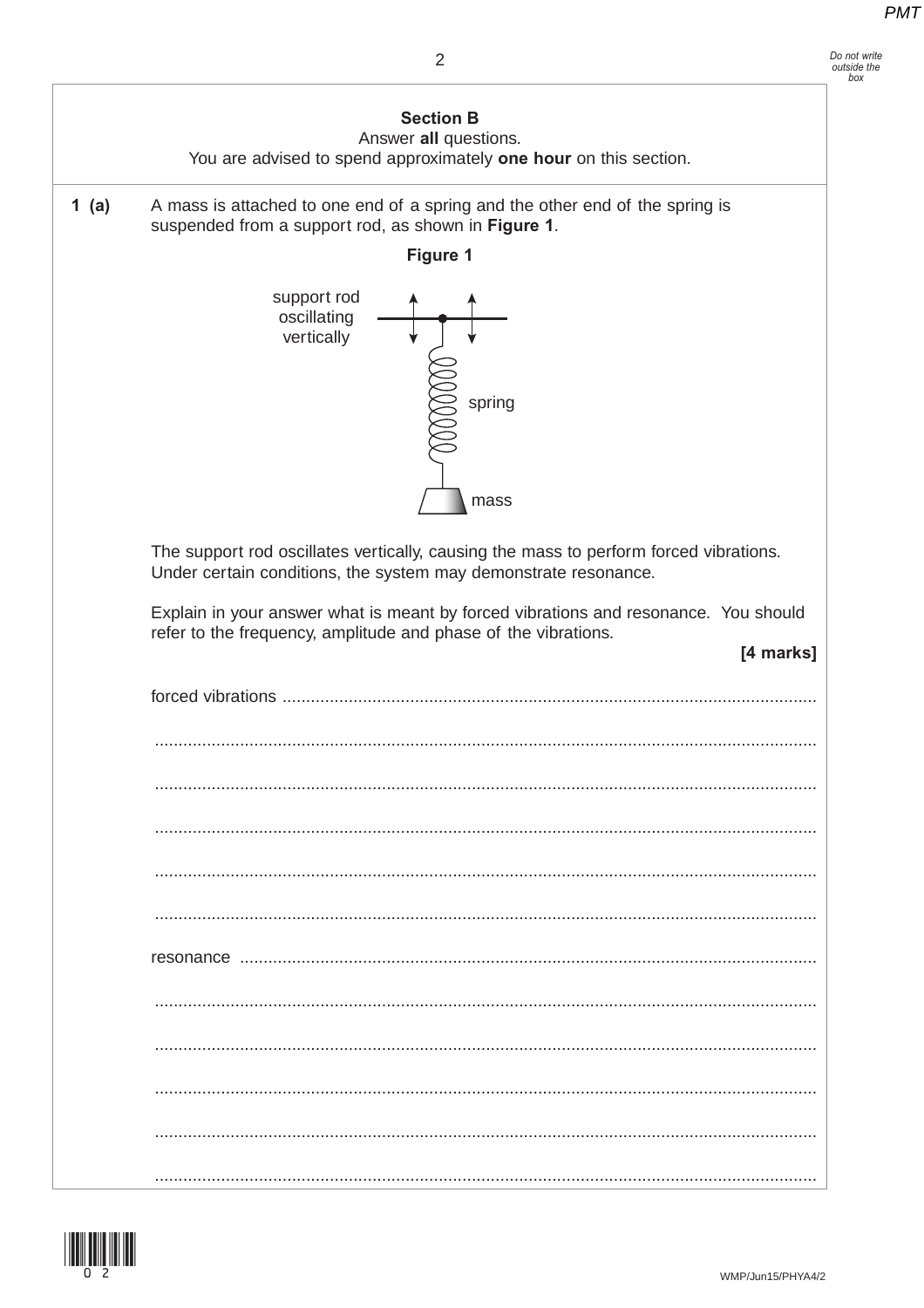

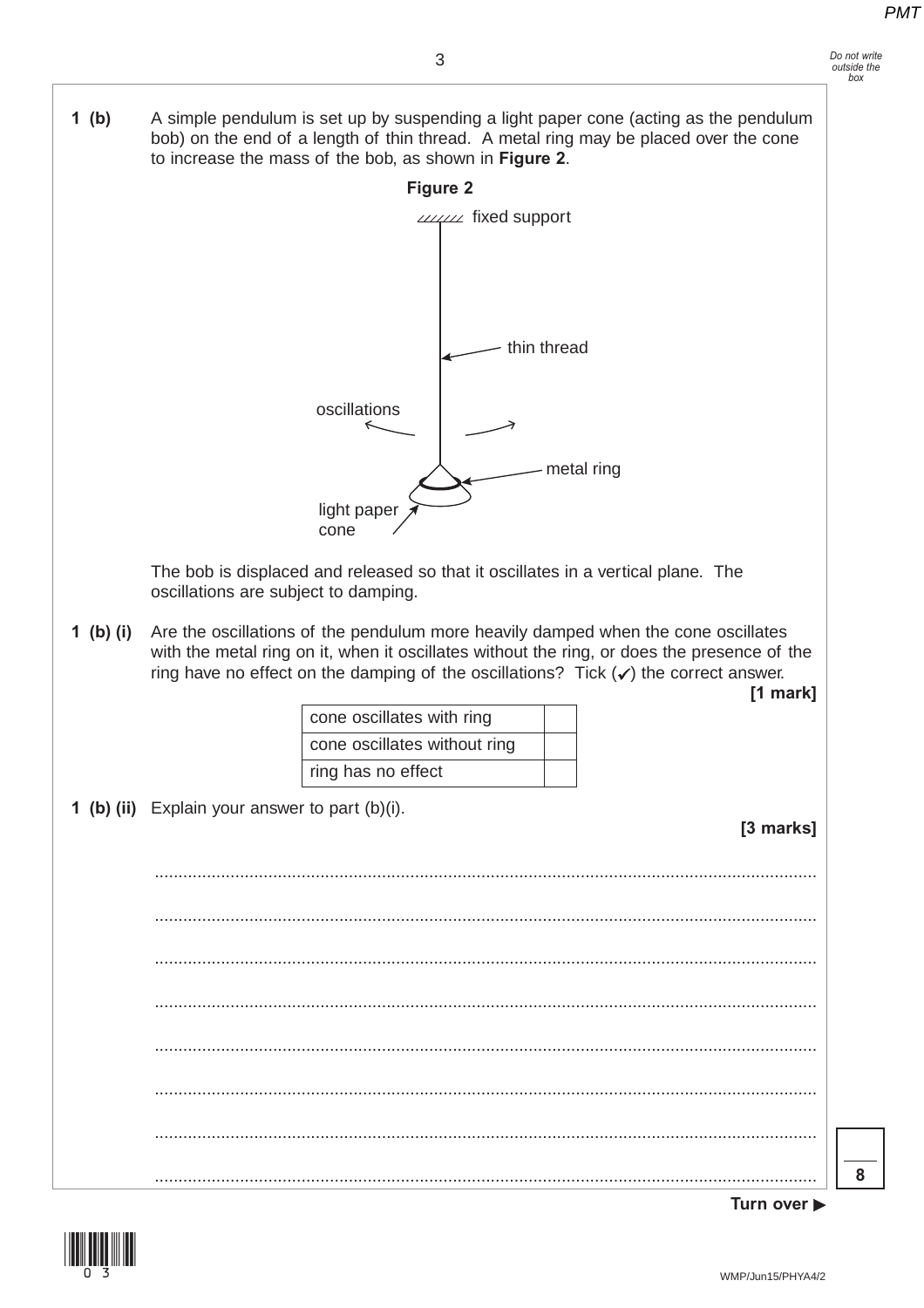





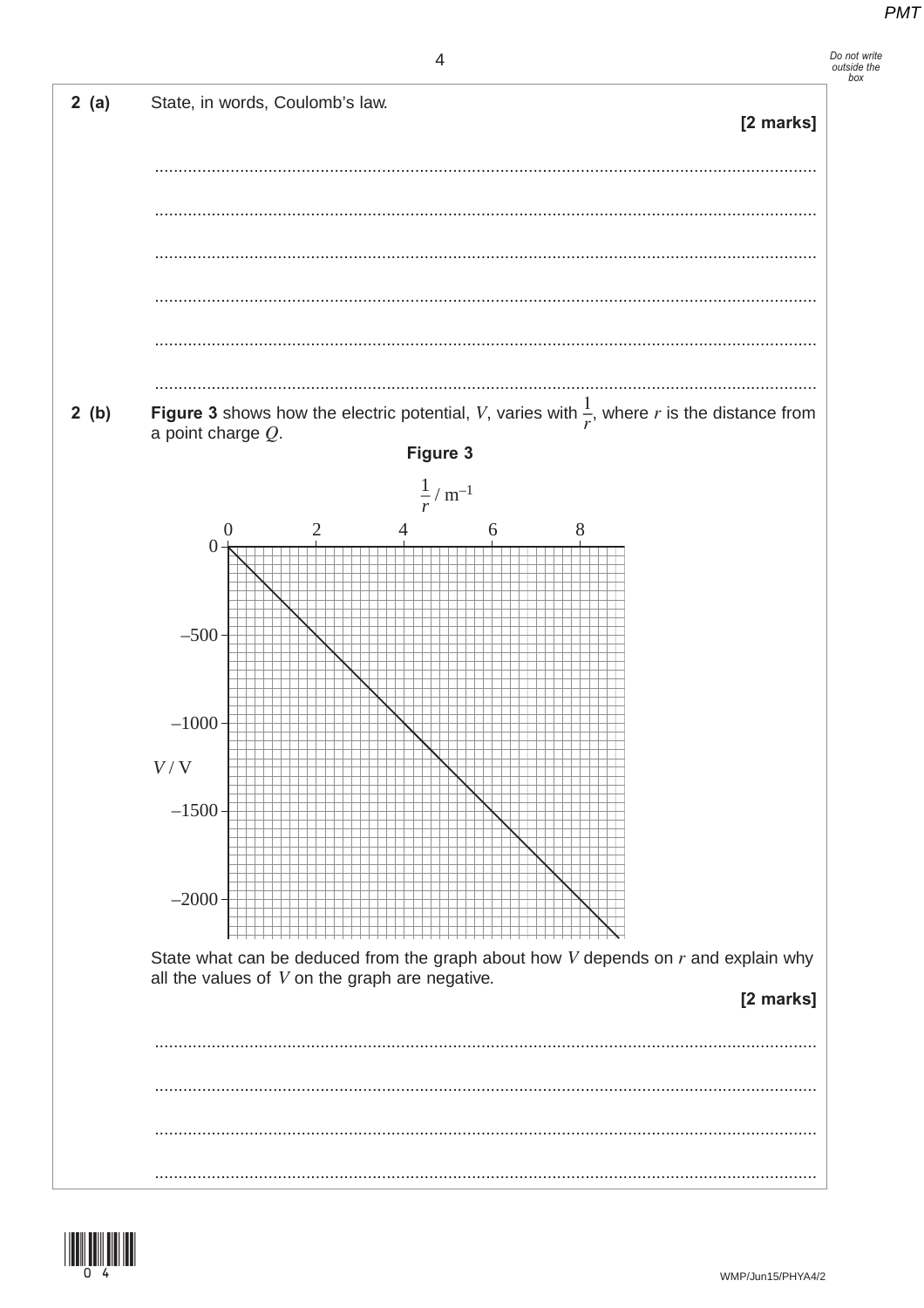| 5                                                                                                                                                  | Do not write<br>outside the<br>box |
|----------------------------------------------------------------------------------------------------------------------------------------------------|------------------------------------|
| 2 (c) (i) Use data from the graph (Figure 3) to show that the magnitude of $Q$ is about 30 nC.<br>[2 marks]                                        |                                    |
| <b>2 (c) (ii)</b> A +60 nC charge is moved from a point where $r = 0.20$ m to a point where $r = 0.50$ m.<br>Calculate the work done.<br>[2 marks] |                                    |
| 2 (c) (iii) Calculate the electric field strength at the point where $r = 0.40$ m.<br>[2 marks]                                                    |                                    |
|                                                                                                                                                    | 10                                 |
| Turn over $\blacktriangleright$                                                                                                                    |                                    |

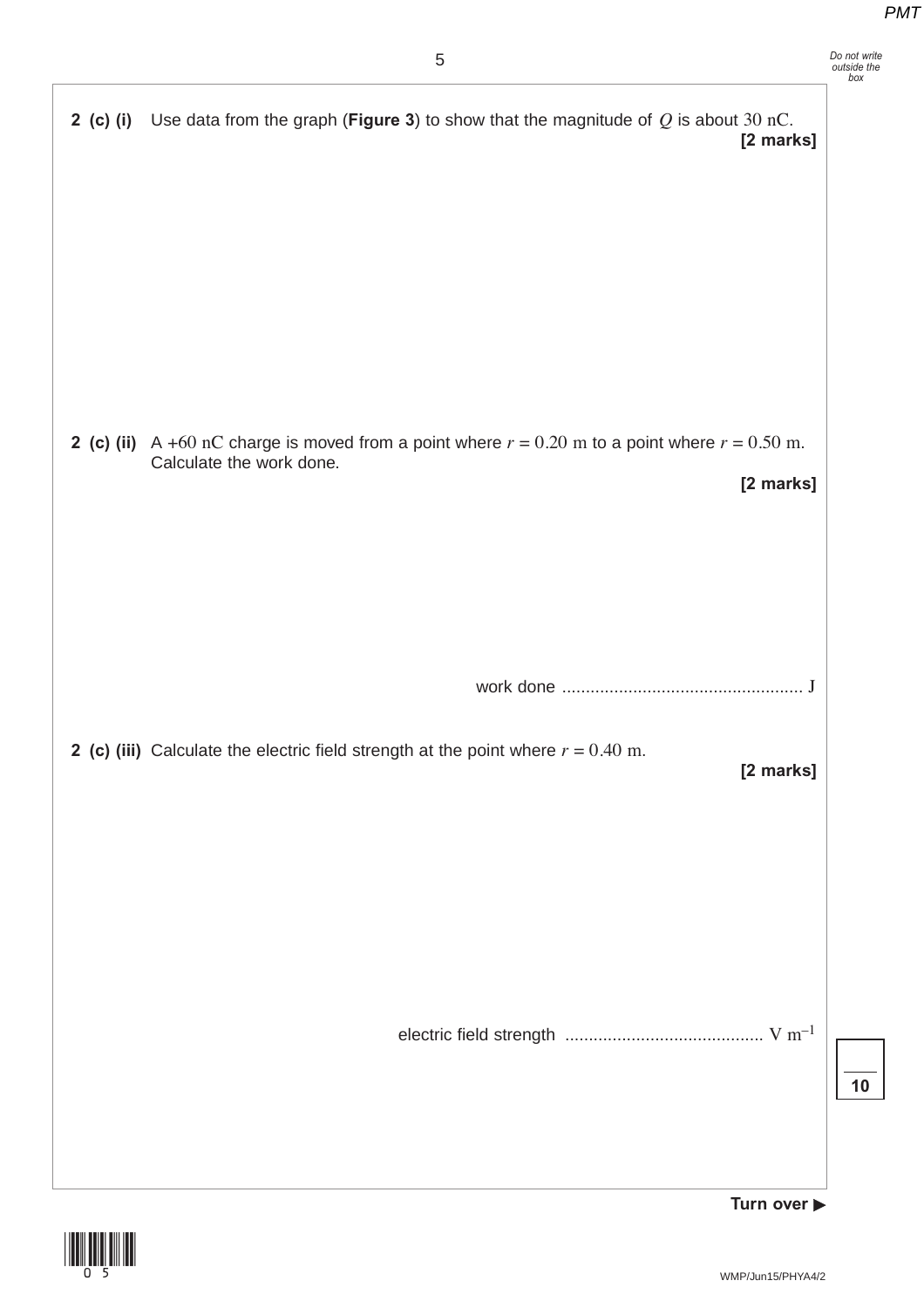

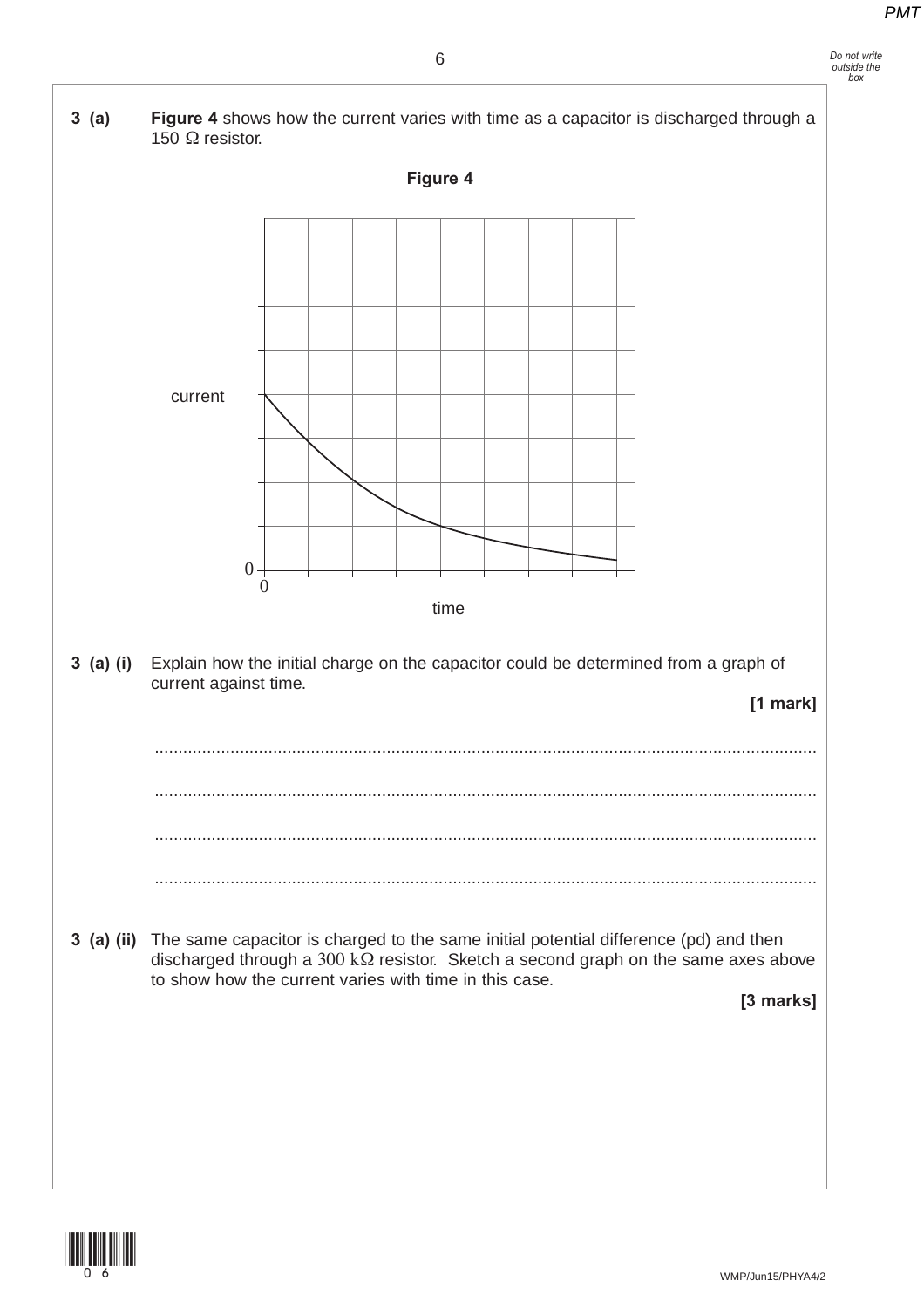|             | $\overline{7}$                                                                                                                                                                                                                                                          |
|-------------|-------------------------------------------------------------------------------------------------------------------------------------------------------------------------------------------------------------------------------------------------------------------------|
| 3(b)        | In an experiment to show that a capacitor stores energy, a student charges a capacitor<br>from a battery and then discharges it through a small electric motor. The motor is used<br>to lift a mass vertically.                                                         |
| $3$ (b) (i) | The capacitance of the capacitor is $0.12$ F and it is charged to a pd of $9.0$ V.<br>The weight of the mass raised is $3.5$ N.<br>Calculate the maximum height to which the mass could be raised.<br>Give your answer to an appropriate number of significant figures. |
|             | [4 marks]                                                                                                                                                                                                                                                               |
|             |                                                                                                                                                                                                                                                                         |
|             |                                                                                                                                                                                                                                                                         |
|             |                                                                                                                                                                                                                                                                         |
|             |                                                                                                                                                                                                                                                                         |
|             |                                                                                                                                                                                                                                                                         |
|             |                                                                                                                                                                                                                                                                         |
|             |                                                                                                                                                                                                                                                                         |
|             |                                                                                                                                                                                                                                                                         |
|             | 3 (b) (ii) Give two reasons why the value you have calculated in part (b)(i) would not be<br>achieved in practice.                                                                                                                                                      |
|             | [2 marks]<br>1                                                                                                                                                                                                                                                          |
|             |                                                                                                                                                                                                                                                                         |
|             |                                                                                                                                                                                                                                                                         |
|             |                                                                                                                                                                                                                                                                         |
|             |                                                                                                                                                                                                                                                                         |
|             |                                                                                                                                                                                                                                                                         |
|             |                                                                                                                                                                                                                                                                         |
|             |                                                                                                                                                                                                                                                                         |



**Turn over**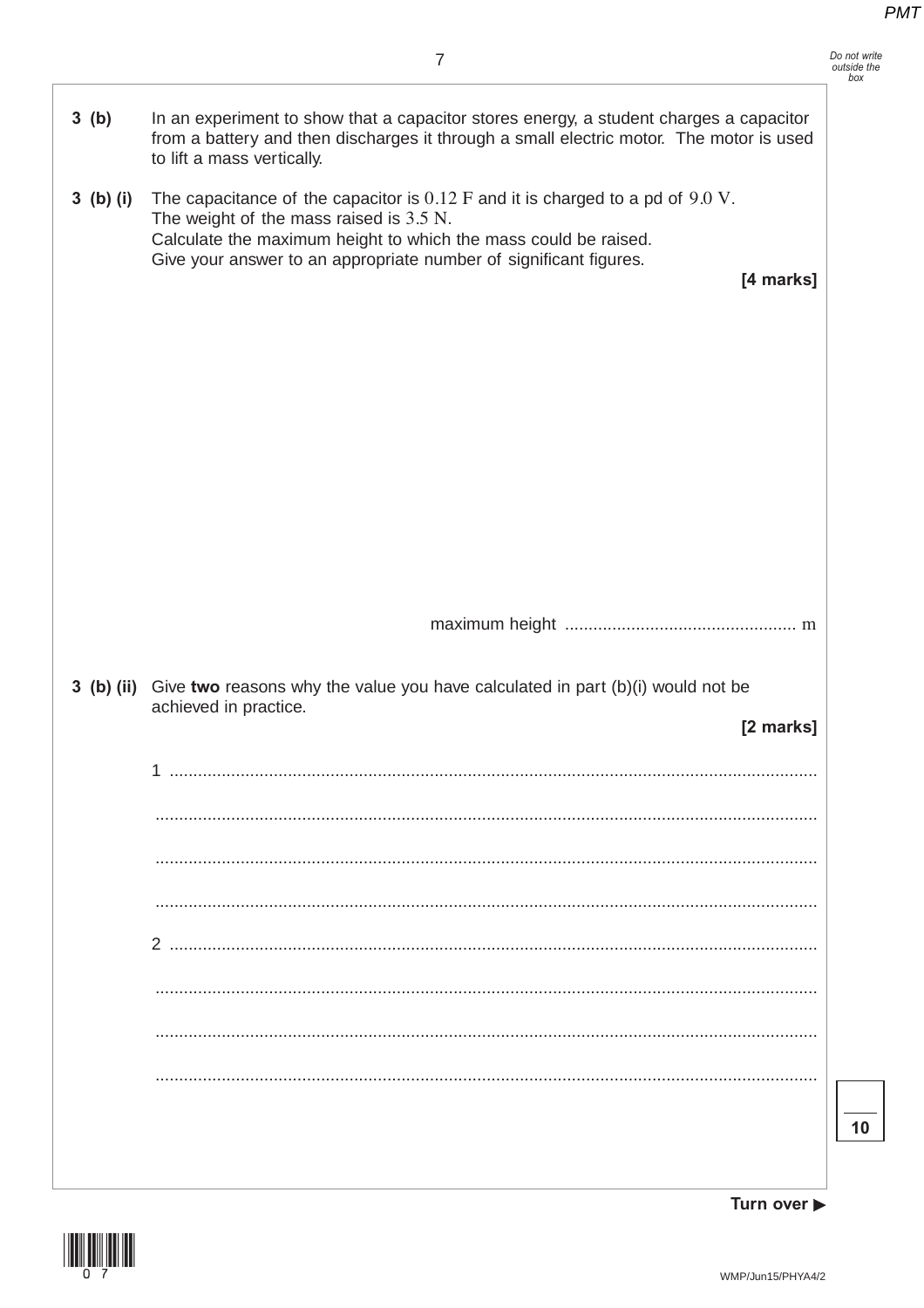| Do not write |  |
|--------------|--|
| outside the  |  |
| box          |  |

 $4$  (a) Figure 5 shows two coils, P and Q, linked by an iron bar. Coil P is connected to a battery through a variable resistor and a switch S. Coil Q is connected to a centre-zero ammeter. Figure 5 coil coil P  $\Omega$ iron bar ¢ battery centre-zero ammeter Initially the variable resistor is set to its minimum resistance and S is open. 4 (a) (i) Describe and explain what is observed on the ammeter when S is closed. [3 marks] 4 (a) (ii) With S still closed, the resistance of the variable resistor is suddenly increased. Compare what is now observed on the ammeter with what was observed in part (a)(i). Explain why this differs from what was observed in part (a)(i). [2 marks] 

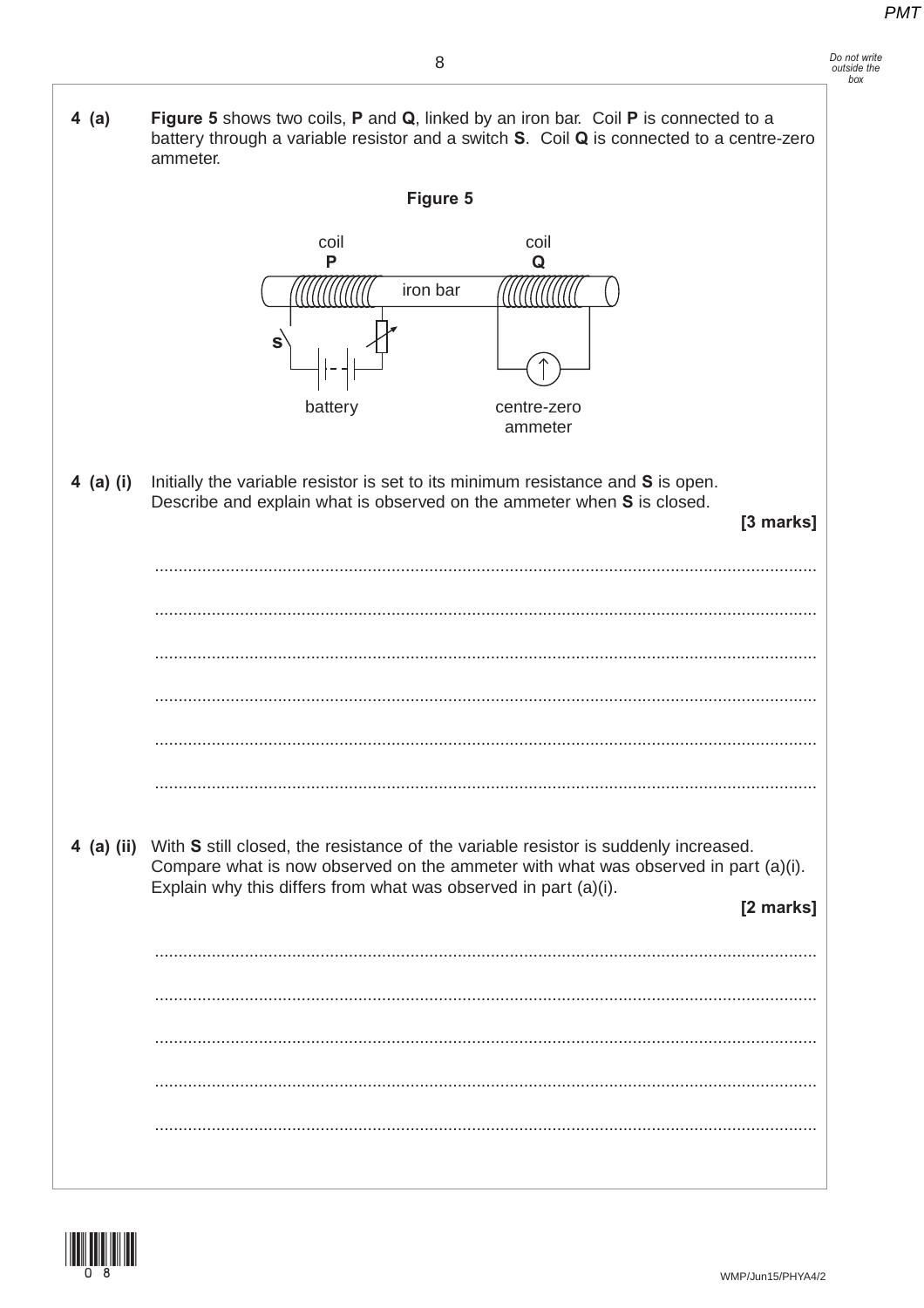**4 (b)** Figure 6 shows a 40-turn coil of cross-sectional area  $3.6 \times 10^{-3}$  m<sup>2</sup> with its plane set at

right angles to a uniform magnetic field of flux density 0.42 T. **Figure 6**  $\rightarrow$ coil uniform  $\rightarrow$ axle magnetic field  $\rightarrow$  $\rightarrow$ **4 (b) (i)** Calculate the magnitude of the magnetic flux linkage for the coil. State an appropriate unit for your answer. **[2 marks]** flux linkage ....................................................... unit ..................... **4 (b) (ii)** The coil is rotated through 90º in a time of 0.50 s. Determine the mean emf in the coil. **[2 marks]** mean emf ................................................. V **Turn over** 

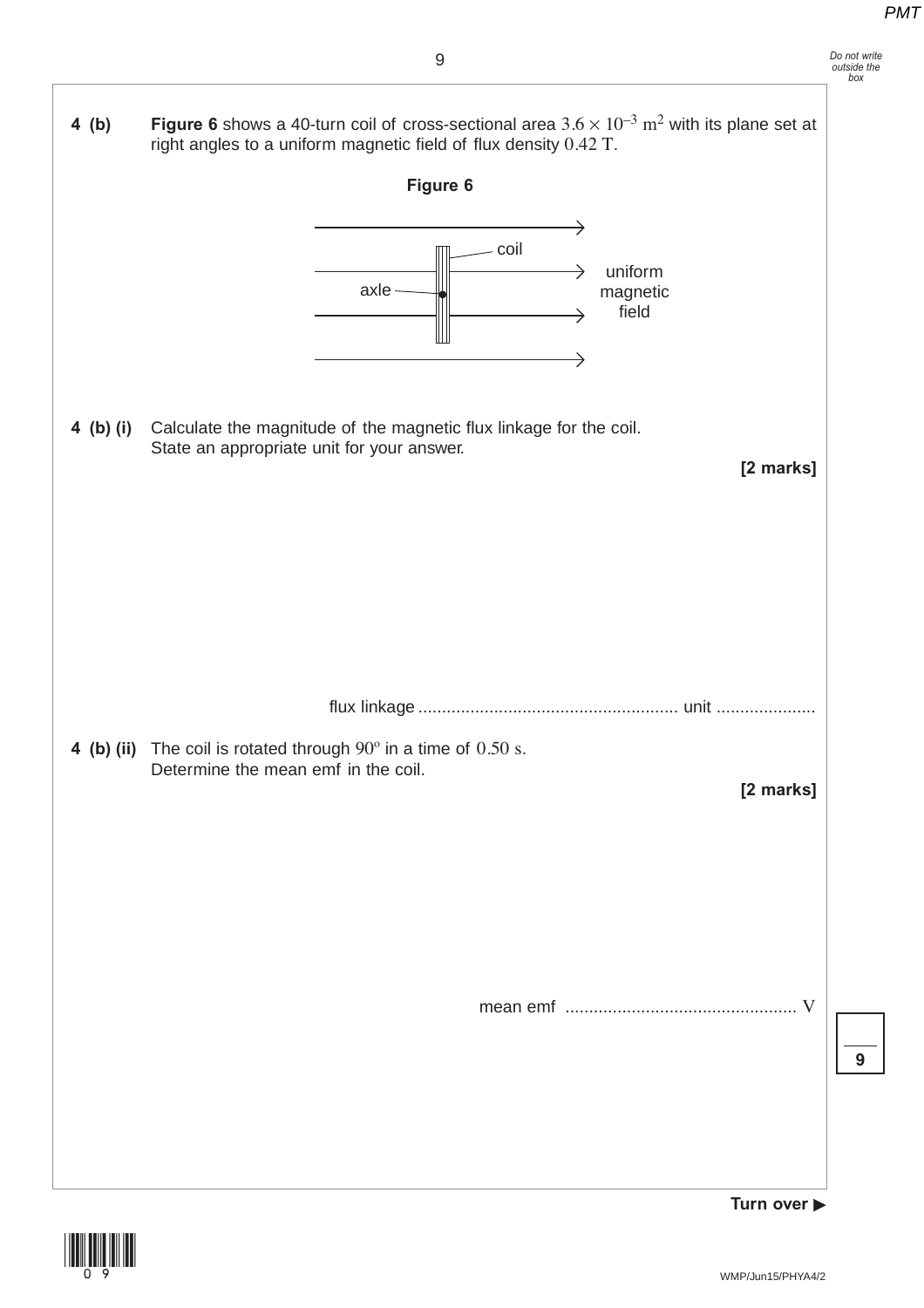|                         | 10                                                                                                                                                                                                      | Do not write<br>outside the |
|-------------------------|---------------------------------------------------------------------------------------------------------------------------------------------------------------------------------------------------------|-----------------------------|
| $\overline{\mathbf{5}}$ | A lead ball of mass 0.25 kg is swung round on the end of a string so that the ball<br>moves in a horizontal circle of radius 1.5 m. The ball travels at a constant speed of<br>$8.6 \text{ m s}^{-1}$ . |                             |
| 5 (a) (i)               | Calculate the angle, in degrees, through which the string turns in 0.40 s.<br>[3 marks]                                                                                                                 |                             |
|                         | 5 (a) (ii) Calculate the tension in the string.                                                                                                                                                         |                             |
|                         | You may assume that the string is horizontal.<br>[2 marks]                                                                                                                                              |                             |
|                         |                                                                                                                                                                                                         |                             |
| 5(b)                    | The string will break when the tension exceeds 60 N.<br>Calculate the number of revolutions that the ball makes in one second when the tension<br>is 60 N.<br>[2 marks]                                 |                             |
|                         |                                                                                                                                                                                                         |                             |
|                         |                                                                                                                                                                                                         |                             |

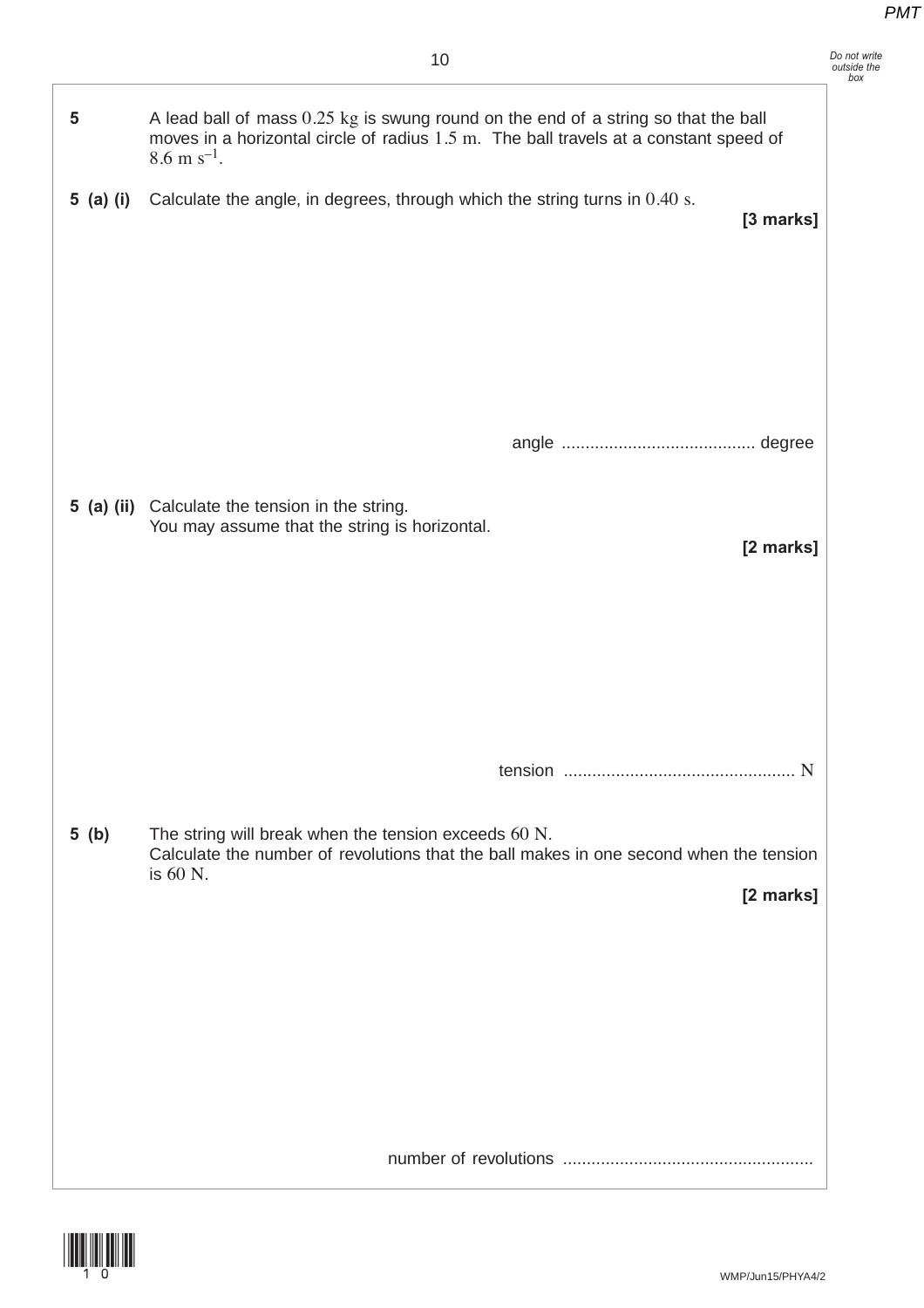Do not write<br>outside the<br>box

| $5$ (c) | Discuss the motion of the ball in terms of the forces that act on it. In your answer you |  |
|---------|------------------------------------------------------------------------------------------|--|
|         | should:                                                                                  |  |

- explain how Newton's three laws of motion apply to its motion in a circle
- explain why, in practice, the string will not be horizontal.

You may wish to draw a diagram to clarify your answer.

The quality of your written communication will be assessed in your answer.

[6 marks]

|  |  | . |
|--|--|---|
|  |  |   |
|  |  |   |
|  |  |   |
|  |  |   |

Turn over  $\blacktriangleright$